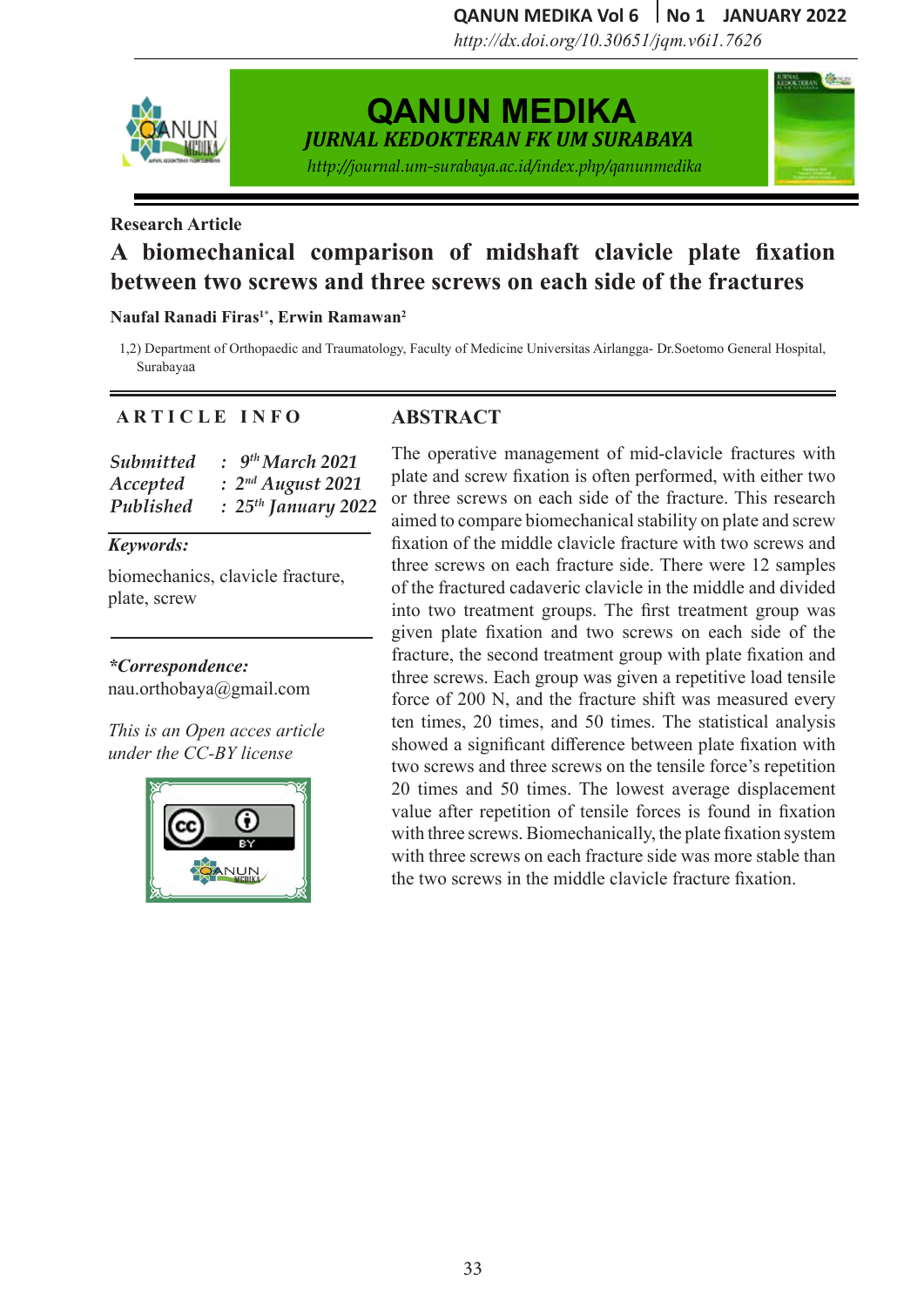

**QANUN MEDIKA QANUN MEDIKA** *JURNAL KEDOKTERAN FKUM SURABAYA JURNAL KEDOKTERAN FKUM SURABAYA JURNAL KEDOKTERAN FK UM SURABAYA* http://journal.um-surabaya.ac.id/index.php/qanunmedika<br>.

*JURNAL KEDOKTERAN FKUM SURABAYA*



## **INTRODUCTION**

 $\frac{1}{2002}$ *Keywords:* non-operatively (Liu et al., 2013). However, KE nonoperative treatment outcomes are not as avorable as once thought, an *Correspondence:*  A clavicle fracture is a common injury the number of non-locking screws. octwich 2.0% and 4% of addit natures and<br>approximately 35% of all shoulder injuries proximately 33% of an shoulder injuries<br>Michael Robinson, 1998). Fractures in the This research is experimental in vitro stud middle third of the clavicle are the most common with a r  $\frac{1}{2}$  of all clavicle fractures  $\frac{1}{2}$ Accepted as once thought, and the rend to<br>surgically treat these fractures has grown *Published : Mei 2019 Published : Mei 2019 Keywords: Keywords: Published : Mei 2019 Published : Mei 2019* Penggaron Lor (Kleweno et al., 2011; Narsaria et al., 2014). Plate fixation produces low implant failure rates and more rigid constructs than pins (Duan and nonoperative management has shown that plate haation in middle time clavicle haetares<br>results in improved functional and lower between 2.6% and 4% of adult fractures and **METHODS** fractures, with a percentage ranging from 69% ol all clavicle tracture ement can be performed oper *(Hill et al., 1997). The optimal implant for* clavicular fixation remains controversial favorable as once thought, and the trend to were *Keywords: Keywords:* et al., 2011). One study comparing operative plate fixation in middle-third clavicle fractures rates of malunion and non-union (Laursen & Døssing, 1999). **YUCHACL NOUTISON, 1990).** FIACTURES IN THE THIS IS matteres, while percentage ranging noise of 82% of all clavicle fractures (Jeray, 2007; management can be performed operatively or **Aisyah Lahdji1** (C Michael Robinson, 1998). Fractures in the

screws and three non-locking screws on each biomechanical tests between two locking  $\frac{P}{a}$ The standard surgical technique for plate fixation in middle-third clavicle fractures involves at least three bicortical screws in the medial and also lateral fragments of the fracture to hold the six cortices on each side of the fracture fragment; however, in some cases, two bicortical screws are used on each side of the fracture fragment. This has led to a debate about the cortex's minimum number held by a screw in each fracture segment (Hak et al., 2010). Several studies compared

*JURNAL KEDOKTERAN FKUM SURABAYA* whether the stability of the plate is related to the number of non-locking screws.

## **METHODS**

neure and of the Charlot departement of Anesthesin Communismum of Anesthesion Care of Anesthesion Care of Anes<br>1) Resident of Anesthesion Care of Anesthesion Care of Real Faculty of Real Faculty of Anesthesion Care of Ane not as signs of damage, fractures, or irregularities rend to were included. This study used total sampling grown with a sample size are 12 cadaveric clavicles lant for were collected from January to March 2020. oversial The cadaveric clavicle was fractured in the  $(2014)$ . middle with a simple (transverse) fracture failure configuration as samples that met the inclusion  $\frac{1}{s}$  (Duan criteria, then divided randomly into two groups  $\frac{1}{2}$  each group consisting of six clavicle cadavers), when that namely the first treatment group (P1) was fixed ractures with two screws on each side of the fracture, I lower the second treatment group (P2) was fixed  $\frac{1}{2}$  with three screws on each side of the fracture. The implants used in each group were non- $\frac{1}{2}$  locking one-third tubular plate 3.5 mm with locking one-third tubular plate 3.5 mm with<br>six holes (Ortho Fixor, Shagun Cares, India) ractures and non-locking cortical screws. We designed rews in our biomechanical study to represent this  $\frac{1}{2}$  of the surgical technique because the plate was fixed  $\frac{1}{2}$  acts to the clavicle's superior surface, providing a n some straighter plate fixation surface. For the P1 on each group, holding the plate in position on the on each group, holding the plate in position on the<br>s led to bone, we drilled three parallel bicortical holes number with a 2.5-mm-diameter drill. Screws were segment inserted between the bone and the plate to apply side of the mid-clavicle fracture. However, this  $\frac{1}{2}$  on each side of the fractures) (Figure 1) Each is the first study to examine the biomechanical screw was inserted to reach the far cortex. For comparison between two non-locking screws  $\frac{1}{1}$  the P2 group the same technique and plate type and three non-locking screws on each side<br>were utilized except that we drilled two parallel of the mid-clavicle fracture. This can prove were utilized except that we drilled two parallel ddle third of the clavicle are the most common with a randomized control post-test-only tures, with a percentage ranging from 69% group design. This study had been reviewed<br>2% of all clavicle fractures (Jeray, 2007; and received an ethical exemption from the Postacchini et al., 2002). Clavicle fracture Health Research Ethics Committee, School of  $M_{\odot}$  $t_{\text{other}}$  pullout forces between the plate and the bone ocking  $\frac{1}{\alpha}$  and in line with the long axis of the screws. The in each screws were inserted into all holes (three screws the final character fracture. This can prove bicortical holes with a 2.5-mm-diameter drill  $\frac{2}{3}$  of an element matter (exity,  $\frac{2}{3}$ ,  $\frac{2}{3}$ , Realth Research Ethics Committee, School of  $\frac{M}{\gamma}$  or Medicine, Airlangga University (No.28 / EC /  $V_{\text{ver}}$ , KEPK / FKUA / 2020). Only clavicles without This research is experimental in vitro study on each side of the fractures) (Figure 1). Each screw was inserted to reach the far cortex. For the P2 group, the same technique and plate type were utilized except that we drilled two parallel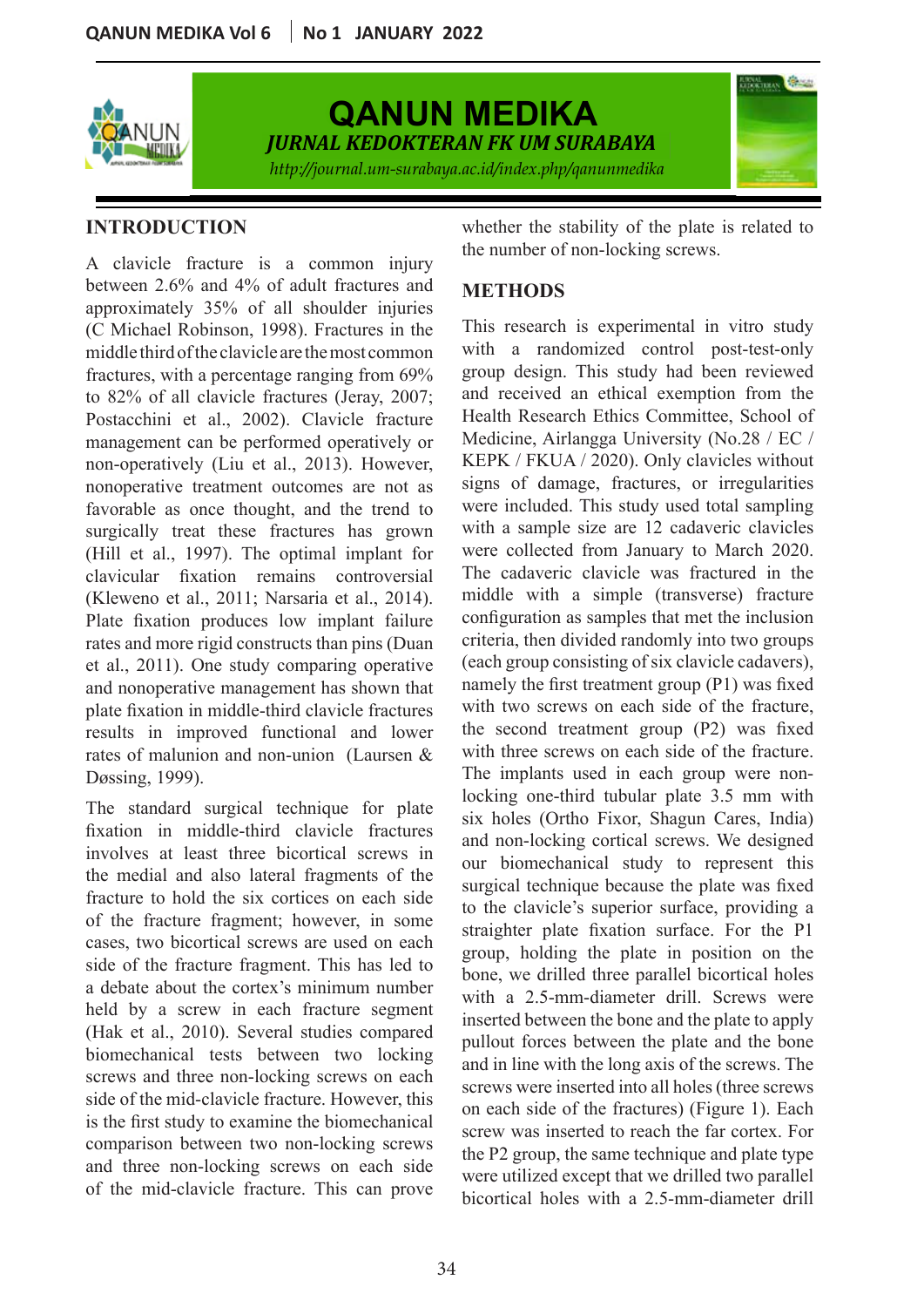

# **QANUN MEDIKA QANUN MEDIKA** *JURNAL KEDOKTERAN FKUM SURABAYA JURNAL KEDOKTERAN FKUM SURABAYA JURNAL KEDOKTERAN FK UM SURABAYA* http://journal.um-surabaya.ac.id/index.php/qanunmedika<br>.

*JURNAL KEDOKTERAN FKUM SURABAYA JURNAL KEDOKTERAN FKUM SURABAYA*



and inserted two screws into the first and third hole positions on the plate (Figure 1). Before testing the tensile

**A** R The load of 2 *Keywords:* the maximum force on the clavicle because the  $\frac{dt}{d\Omega}$ most significant force that affects the midshaft *Publisheda is dynamic muscle force.* fracture fragments after fixation and repetitive<br>autograft machine was given a load of 200N tensile strength. The shift was measured by autograft machine was given a load of 200N before and after being given a repetitive load-<br> $\frac{\text{pull was passed on the ten times, 20 times, and}}{\text{Sol}}$ ing a caliper (Figure 2). The Dyrna research, the muscle that affects the most *Published : Mei 2019 Published : Mei 2019* Iannolo et al., 2010). This is why researchers used 200 N for the force tested. Each group compared the displacement of the between the two marker poir g a canper (rigule 2  $\frac{1}{200}$  N intervalse U  $\frac{1}{200}$  IV is  $\frac{1}{200}$ midshaft clavicle is the deltoid muscle, which *is* 200 N on approximately (Dyrna et al., 2018; **EXECUTE:** The stiff was measured by and was comparing the distance between the two points pull using a caliper (Figure 2). The load was and 50 times. The load of 200 N represented clavicle is dynamic muscle force. According to given at 200 N, then repeated ten times, 20 times,

*Correspondence:*   $s_{\text{st}}$  surgery, the signs of diabetes inside by  $s_{\text{st}}$ The tools and materials used were the Shimadzu clavicle bone that was fixed with a plate and ew was placed on an screw was placed on an autograft machine *Correspondence: Correspondence:*   $\sum_{i=1}^{n}$ AG-10 TE autograft engine and calipers. The (Figure 3). Between the two sides of each

le positions on the plate (Figure 1).<br>
<u>Before testing</u> the tensile force, the distance<br>
between the two marker points was first paring the distance between the two points and was repeated continuously. The engine paring the distance between the two points november Institute of Technology, and the idshaft  $\lim_{n \to \infty}$  to  $\lim_{n \to \infty}$  of the Ahatomy Department, e most racuity of Medicine, Alliangga University.  $\alpha$  idshaft inversion institute of recomponent and the  $\lim_{n \to \infty}$  to  $\lim_{n \to \infty}$  of the Allatony Department,  $e$  most  $\Gamma$  acuity of Niculative, Alliangga University. are haghents after hadron and repetitive autograft machine was given a load of 200N and article being given a repetitive road-<br>sing a caliner (Figure 2). The load was  $\frac{50}{2}$  times repetitions, and measurements were at 200 IV, then repeated ten times, 20 times,<br>0 times. The load of 200 N represented conducted at the Special Testing Laboratory nost Faculty of Medicine, Airlangga University. *h* the first and third clavicle, fragments were marked with a dot. and after being given a repetitive  $\log A$  pull was paused on the ten times, 20 times, and  $\frac{212}{9}$  and  $\frac{200 \text{ N}}{100 \text{ N}}$  then repeated ten times 20 times taken at both marker points. This research was le positions on the plate (Figure 1). Before testing the tensile force, the distance he of the Faculty of Civil Engineering, Sepuluh to Laboratory of the Anatomy Department, measured using a caliper. The pull force of the and was repeated continuously. The engine

which The collected data will be analyzed statistically 2018; using SPSS Version 22.0 (SPSS Inc., Chicago, and the state of the state of the state of the state of the state of the study, data were obtained in the form of quantitative data. The normality test was carried out using the Shapiro-Wilk  $\frac{1}{2}$  and  $\frac{1}{2}$  and  $\frac{1}{2}$  and  $\frac{1}{2}$  and  $\frac{1}{2}$  are  $\frac{1}{2}$  and  $\frac{1}{2}$  and  $\frac{1}{2}$  are  $\frac{1}{2}$  and  $\frac{1}{2}$  are  $\frac{1}{2}$  and  $\frac{1}{2}$  are  $\frac{1}{2}$  and  $\frac{1}{2}$  are  $\frac{1}{2}$  and  $\frac{1}{2}$  a the end each variable, it would be continued with the achine non-parametric Mann-Whitney test. Statistical  $f_{\text{each}}$  significance was defined as  $p < 0.05$ .  $s$  factor  $\frac{1}{2}$  and  $\frac{1}{2}$  and  $\frac{1}{2}$  years of  $\frac{1}{2}$  $\epsilon$  ach  $\epsilon$  is the solution of  $\epsilon$  and  $\epsilon$  and  $\epsilon$  is the solution of  $\epsilon$ 



ising two non-locking screws and three non-locking screws of brain injury requires complicated treatment. Therefore, **Figure 1**. Location for plate application using two non-locking screws and three non-**Figure 1**. Location for plate application using two non-locking screws and three non-locking screws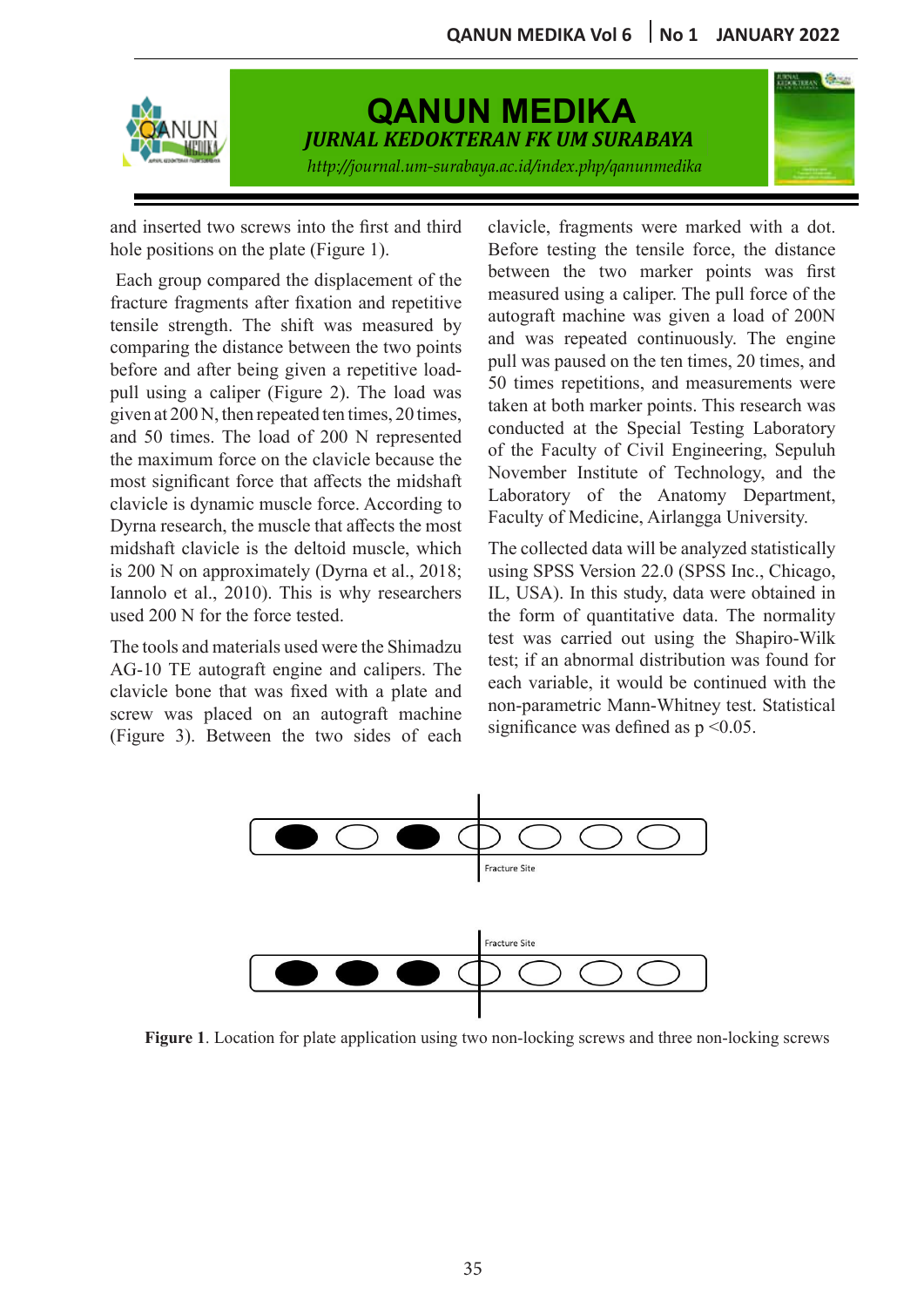

#### **QANUN MEDIKA**  URNAL KEDOKTERAN FK UM SURABAY **QANUN MEDIKA**  JRNAL KEDOKTERAN FK UM SURABAY http://journal.um-surabaya.ac.id/index.php/qanunmedika<br>. **QANUN MEDIKA VOL 4 no 1 Mei 2019 QANUN MEDIKA VOL.4 .l no 1 Mei 2019** *JURNAL KEDOKTERAN FK UM SURABAYA* **Figure 11. Location for plate application for plate application in the screws and three non-location in the sc**  $\overline{D}$ *nai vedi*

**RUSSAL COMPANY** 

*JURNAL KEDOKTERAN FKUM SURABAYA JURNAL KEDOKTERAN FKUM SURABAYA*



**Figure 2** Measurement of the fract Traumatic server branch interests in the facture interests in the facture interest. **Figure 2** Measurement of the fracture The transmit severe brain is a factor in the fatal intervention in the fatal intervention in the fatal intervention of the fatal intervention of the fatal intervention of the fatal intervention of the fatal intervention of *March 2019 Mei 2019*  **Figure 2.** Measurement of the fracture line post tensile test



lavicle Cadaver in Testing Equipment designed the patients compared and hemodynamic was considered and hemodynamic was considered was considered was riele Cedever in Testing Equipment desmopressin, the patients clinical andhemodynamic was Figure 3. Clavicle Cadaver in Testing Equipment unhealthy 14 families, with three lowest indicators of PIS-



 $\Gamma$   $\alpha$  500 kematia 600.000 institute permanent. Sekitar permanent in sekitar 85% kematian terjadi dalam 2 mingguan terjadi dan 2 mingguan terjadi dan 2 mingguan terjadi dan 2 mingguan 2 mingguan 2 mingguan 2 mingguan 2 pertama setelah cedera. Salah satu komplikasi dari cedera. Satu kompletasi dari cedera otak yang parah diabetes insipidus. Tidak ada data pasti tentang kejadian diabetes insipidus pada pasien dengan cedera otak traumatis  $\Gamma$   $\alpha$  500.000 inside the testing process of the claviole cadaver with Repetitive Load Tensile Force **Figure 4.** Example of the testing process of the clavicle cadaver with Repetitive Load Tensile Force<br>Causing a Fracture Line Shift Tidak ada data pasti tentang kejadian diabetes insipidus pada pasien dengan cedera otak traumatis Causing a Fracture Line Shift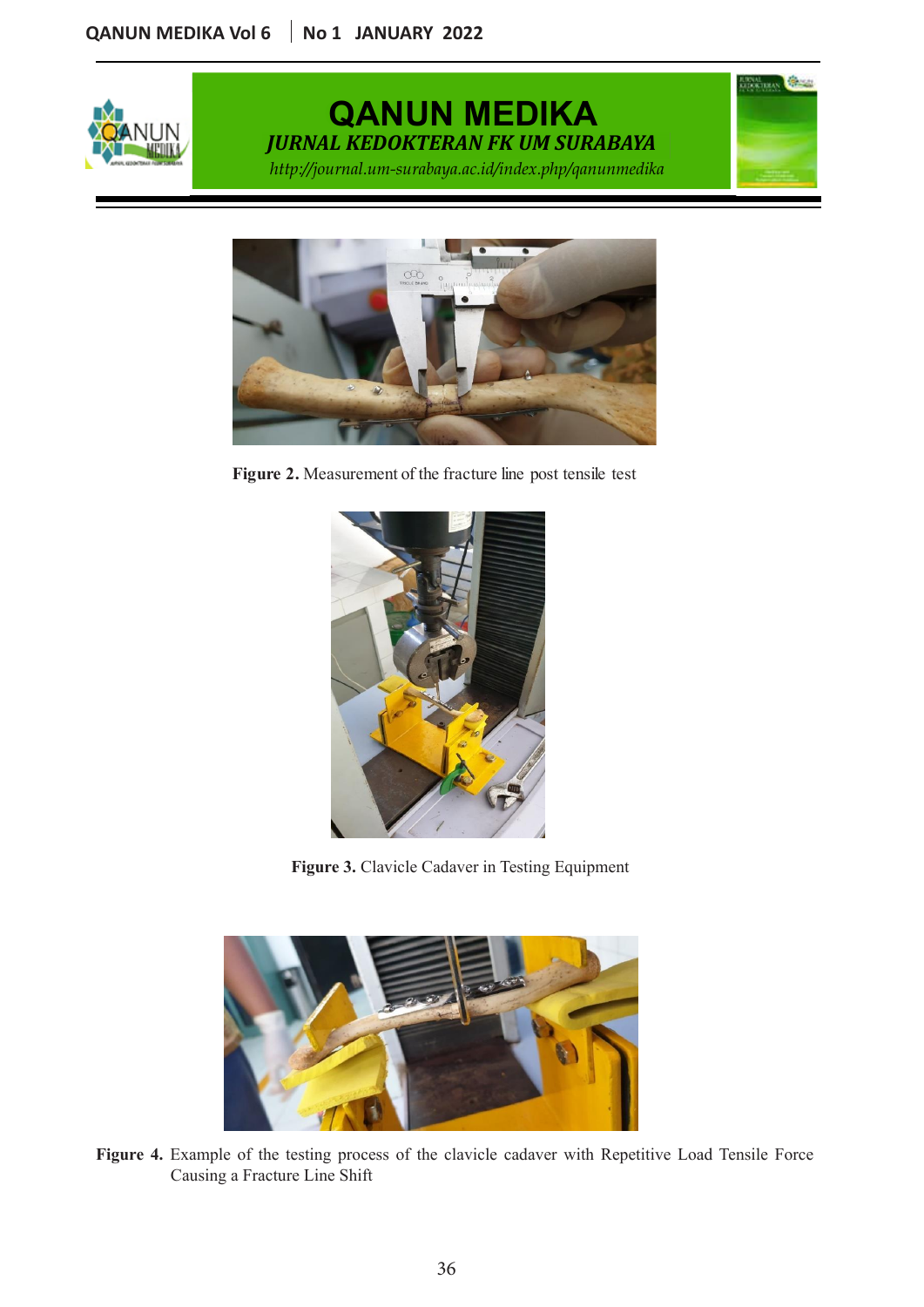

# **QANUN MEDIKA QANUN MEDIKA**

*JURNAL KEDOKTERAN FKUM SURABAYA JURNAL KEDOKTERAN FKUM SURABAYA JURNAL KEDOKTERAN FK UM SURABAYA* http://journal.um-surabaya.ac.id/index.php/qanunmedika<br>.

*JURNAL KEDOKTERAN FKUM SURABAYA JURNAL KEDOKTERAN FKUM SURABAYA*



## **RESULTS**

the displacement value of each sample's two with two screws and three screws at the out on 12 cadaveric clavicle samples that had screws than two screws (Table 2) times, and 50 times as shown in Table 1. marker points on repetitions often ten times, 20 repetitions of Cachi Sample's two repetitions Airlangga University.

In this study, biomechanical tests were carried value was lower in the fixation with three ed on 12 cadavere clavicle samples that had<br>met the inclusion criteria. The results found a significant difference between plate fixation Eightharpoints on repetitions often ten times,  $20 \t\t\t\begin{array}{r}\n\text{repetition of the tensile force of } 20 \text{ times (p} \\
\text{= 0.007) and 50 times (n = 0.003).}\n\end{array}$  $= 0.007$  and 50 times ( $p = 0.003$ ). Still, there<br>s. and 50 times as shown in Table 1. lisplacement value of each sample's two with two screws and three screws at the and Jo unles as shown in Table 1. was no significant difference in the repetition 0.120), as listed in Table 2. This study found that the average displacement of tensile forces as much as ten times ( $p =$ value was lower in the fixation with three screws than two screws (Table 2). There was a significant difference between plate fixation repetition of the tensile force of 20 times (p

| No. | <b>Sample Name</b> | <b>Information</b>         | <b>Ten times</b><br>(mm) | 20 times<br>(mm) | 50 times<br>(mm) |
|-----|--------------------|----------------------------|--------------------------|------------------|------------------|
| 1.  | 1A                 | Plate and two screws (1)   | $\overline{10}$          | $\overline{25}$  | $\overline{38}$  |
| 2.  | 1B                 | Plate and two screws (2)   | 10                       | 20               | 23               |
| 3.  | 1 <sup>C</sup>     | Plate and two screws (3)   | $8\,$                    | 15               | 20               |
| 4.  | 1D                 | Plate and two screws (4)   | 10                       | 15               | 25               |
| 5.  | 1E                 | Plate and two screws (5)   | 10                       | 15               | 20               |
| 6.  | 1F                 | Plate and two screws (6)   | $\mathfrak s$            | 10               | 20               |
| 7.  | 2A                 | Plate and three screws (1) | $\boldsymbol{0}$         | 5                | 10               |
| 8.  | 2B                 | Plate and three screws (2) | $\mathfrak s$            | 10               | 10               |
| 9.  | 2C                 | Plate and three screws (3) | $\boldsymbol{0}$         | 8                | 10               |
| 10. | 2D                 | Plate and three screws (4) | 10                       | 10               | 15               |
| 11. | 2E                 | Plate and three screws (5) | 10                       | 10               | 15               |
| 12. | $2\mathrm{F}$      | Plate and three screws (6) | $\mathfrak s$            | 10               | 15               |

*Submitted : Accepted x Accepted x Accepted x Accepted x Accepted x Accepted x Accepted x Accepted x Accepted x Accepted x Accepted x Accepted x Accepted x* **A R T I C L E I N F O** Traumatic severe brain in the blomechanical test in  $\alpha$ **T**  $\alpha$  **L**  $\alpha$  **T**  $\alpha$ tor each sample in the biomechanical test **Table 1.** The shift distance for each sample in the biomechanical test

Tidak ada data pasti tentang kejadian diabetes insipidus pada pasien dengan cedera otak traumatis

Tidak ada data pasti tentang kejadian diabetes insipidus pada pasien dengan cedera otak traumatis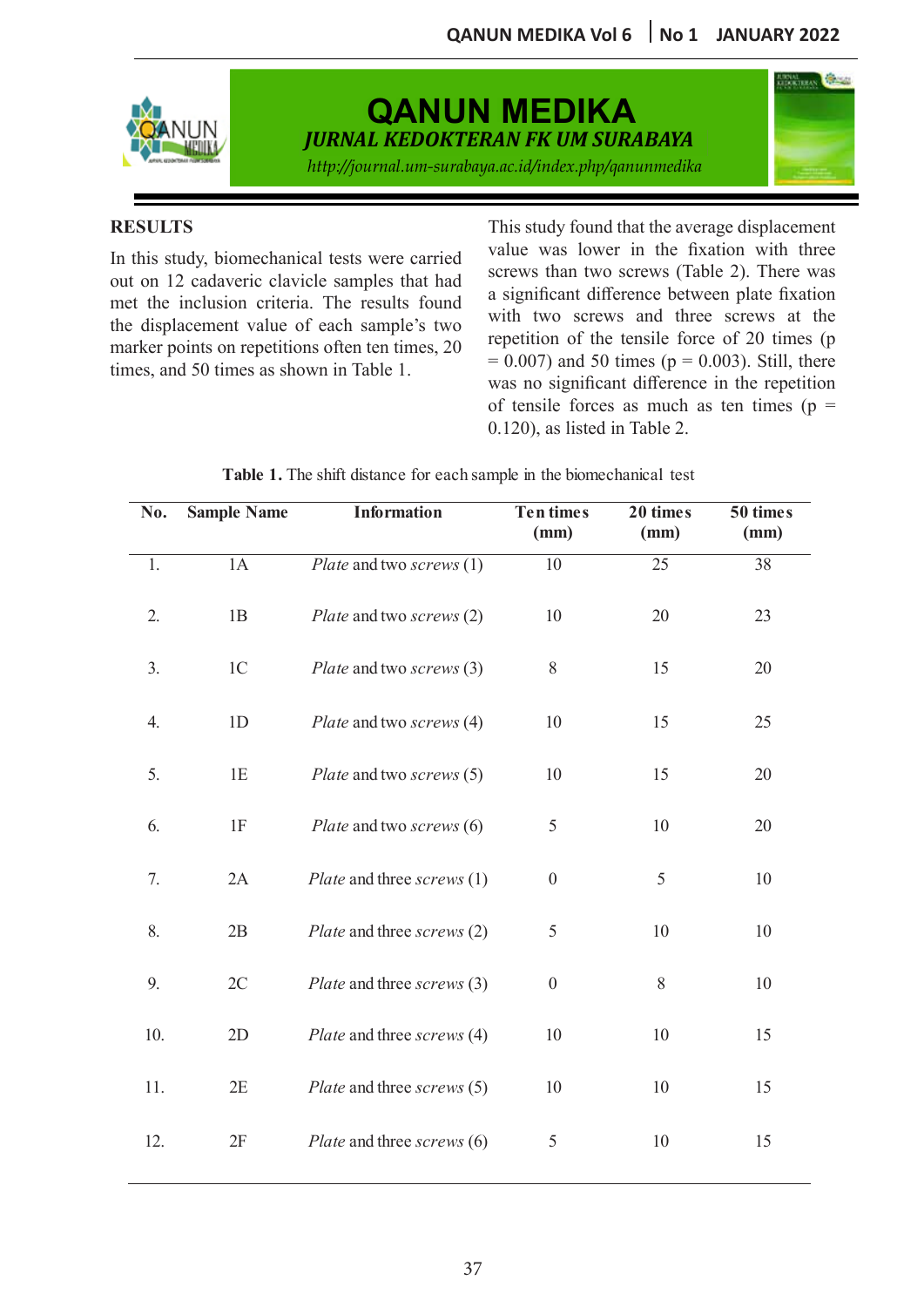

**QANUN MEDIKA QANUN MEDIKA** *JURNAL KEDOKTERAN FKUM SURABAYA JURNAL KEDOKTERAN FKUM SURABAYA JURNAL KEDOKTERAN FK UM SURABAYA* http://journal.um-surabaya.ac.id/index.php/qanunmedika<br>.

*JURNAL KEDOKTERAN FKUM SURABAYA JURNAL KEDOKTERAN FKUM SURABAYA*



Case Report **Case Report** *http://journal.um-surabaya.ac.id/index.php/qanunmedika* **Research Article** on the repetition of load tensile forces as much as ten times, 20 times, and 50 times **Table 2.** The biomechanical tests analysis between fixation with two screws and three screws

| <b>Repetition</b> | 2 screws $(n=6)$ | $3$ screws (n=6) | P-value  |
|-------------------|------------------|------------------|----------|
| Ten times         | $8.83 + 2.041$   | $5.00 + 4.472$   | 0.120    |
| 20 times          | $16.67 + 5.164$  | $8.83 + 2.041$   | $0.007*$ |
| 50 times          | $24.33 + 7.005$  | $12.5 + 2.739$   | $0.003*$ |

Values are presented as Mean  $\pm$  SD (standard deviation).

*Accepted :*   $P$  *Significant if p value*  $\lt$  0.05 *July 2019* Significant if p value  $\leq 0.05$ 

*Accepted : February 2019*  $S$ *Published xalle*  $(p \le 0.02)$ *Accepted : February 2019*  $S_2$ *Published xalue*  $(p \le 0.02)$ \*significant value  $(p < 0.05)$ 

## *Keywords: Keywords: Published : Mei 2019 Published : Mei 2019* Penggaron Lor **DISCUSSION DISCUSSION**

the thinnest and narrowest part of the bone. It  $2008$ ; Smekal et al., 2009). One study st Not surprisingly, the middle third is the most common site of clavicle fracture because it is initial shortening  $> 2$  cm (Altamimi & *correspondence*:  $\frac{1}{2}$ and lateral anatomy, making it a mechanically fixation is a reliable method for dim inferior, and anterior-posterior (Iannolo et al., the fracture (Thyagarajan et al., 2009). 2010). This study aims to compare plate fixation is the transitional area of the bone in curvature operative therapy with open reduction a weaker area, and is the only area in the the risk of non-union after displaced in  $\frac{1}{2}$ clavicle with no ligaments or muscle support. The indications for operative reparation of midshaft clavicle fractures expand; there is a clinical necessity to elucidate differences plate fixation in middle-third clavicle to in biomechanical constancy among different operative procedures and implants used for fracture fixation to provide optimal stability.  $1999$ ). Until recently, the cortex's m Compression plates and investigated the role of either superior or anterior-inferior plate location on fracture fixation biomechanics affect operative therapy (Celestre et al., 2008). operative management of using plate The clavicle's biomechanics are six directions: middle of the third clavicular fracture tension-compression, torque, superior-2010).

Fracture stability is an essential concern for the mon-locking series on each side fracture treatment (Ye et al., 2015). three non-locking screws on each side problems that can occur with nonoperative screws. A previous study compared s

permanent neurological sequelae. About 85% of mortality treatment, including pain, instability, difficulty in daily care due to multiple trauma, and high nonprisingly, the middle third is the most union rates in cases of severe displacement and  $\text{use it is}$  initial shortening > 2 cm (Altamimi & McKee, bone. It 2008; Smekal et al., 2009). One study stated that rvature operative therapy with open reduction and plate nically fixation is a reliable method for diminishing in the the risk of non-union after displaced midshaft upport. clavicular fracture (Society, 2007; Zlowodzki et The indications for operative reparation of al., 2005). Another study comparing operative midshaft clavicle fractures expand; there is and nonoperative management has shown that erences plate fixation in middle-third clavicle fractures in biomechanical constancy among different results in improved functional and lower rates of sed for malunion and non-union (Laursen & Døssing, ability. 1999). Until recently, the cortex's minimum he role number held by a screw in each fracture of either superior or anterior-inferior plate segment was still a matter of debate (Hak et al., location on fracture fixation biomechanics 2010). However, according to Thyagarajan, the 2008). operative management of using plates in the ections: middle of the third clavicular fracture requires permanent neurological sequelae. About 85% of mortality tension-compression, torque, superior- at least three bicortical screws on each side of  $et$  al., the fracture (Thyagarajan et al., 2009).

Cedera otak berat traumatis adalah cedera fatal, dengan tingkat kematian hingga 50%. Sekitar 1,5 Cedera otak berat traumatis adalah cedera fatal, dengan tingkat kematian hingga 50%. Sekitar 1,5 Fixation stability is an essential concern for stability between two non-locking screws and one fracture treatment (re et al., 2015). Unico hon-locking screws on cachistactor the Operative treatment has been recommended midshaft clavicle fracture. This study shows for displaced midshaft clavicle fracture  $(C M)$  that the plate fixation with three non-locking erative treatment has been recommended midshaft clavicle fracture. This study shows displaced midshaft clavicle fracture  $(C \, M)$  that the plate fixation with three non-locking Robinson et al., 2013) because of the various screws is more stable than two non-locking blems that can occur with nonoperative screws. A previous study compared stiffness, stability between two non-locking screws and three non-locking screws on each side of the screws is more stable than two non-locking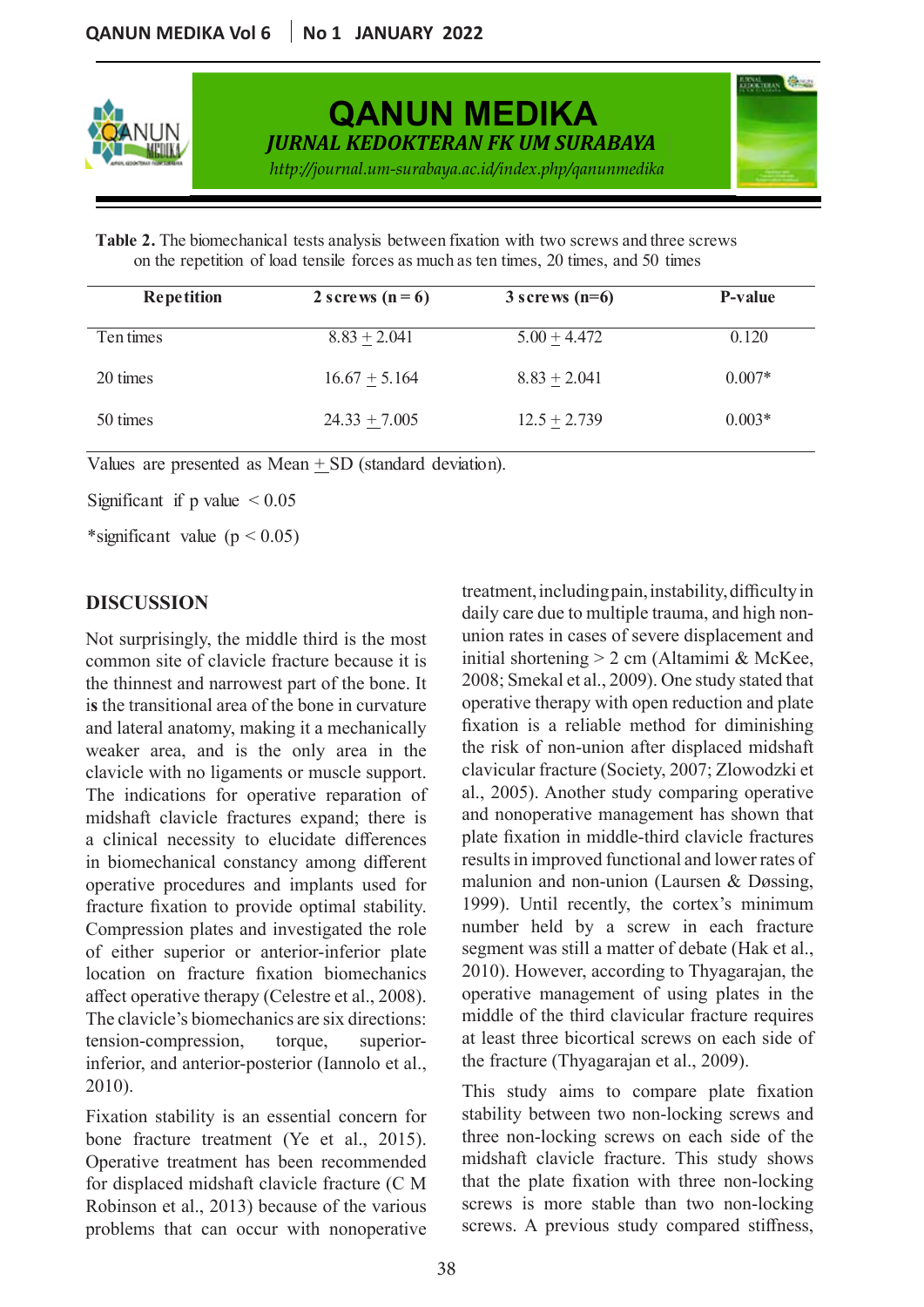

# **QANUN MEDIKA QANUN MEDIKA**

*JURNAL KEDOKTERAN FKUM SURABAYA JURNAL KEDOKTERAN FKUM SURABAYA*

*JURNAL KEDOKTERAN FKUM SURABAYA JURNAL KEDOKTERAN FKUM SURABAYA JURNAL KEDOKTERAN FK UM SURABAYA* http://journal.um-surabaya.ac.id/index.php/qanunmedika<br>.



(Bilmont et al., 2015). yield, and ultimate load between fixation with two screws locking compared with three non-<br>locking serous on each side of the frequency in Eigeneedenical avaluation of clavicle **FOCKING** SURVAN OF CALL SIGN OF THE TRACTURE IN THE BIOFFICIAL EVALUATION THE MATHEMATIC STATE OF THE TRACTURE OF THE SURVALUATION SURVALUATION CONTINUES.  $\mathop{\mathrm{imarg}}\mathop{\mathrm{tul}}$  difference (C Exercise of al.,  $2017$ ). Another study showed that Duan, X., Zhong, G., Cen, S., Huang, F., b screws' stiffness was  $20\%$ **Pulse Report Surveys on each side of the fracture in** load testing and in-line pullout testing found black plate provide improved stability? Journal  $\frac{d}{dt}$   $\frac{d}{dt}$  and  $\frac{d}{dt}$ -inc puriout testing found  $\frac{d}{dt}$  prairies no meaningful difference (Grawe et al., 2012;  $\frac{df}{dt}$ the meaningular directive (Grawe et al., 2012, and the of Orthopaeate Trauma, 22(4), 241–247.<br>Larsen et al., 2017). Another study showed that Duan X Zhong G. Cen. S. Huang, E.

read *i* being the same that  $\frac{1}{2}$ This study still has several limitations. First, research still used a limited type of implants, *Publisheda implants* whereas locking plate implants were where  $E$  used in clavicle fracture cases. Second, the  $E$ *Published : Mei 2019 Published : Mei 2019* sampling and more varied use of implants in the  $\mathbf{u}$ ic, brain insipidus, brain injury, brain injury, brain injury, brain injury, brain injury, brain injury, brain injury, brain injury, brain injury, brain injury, brain injury, brain injury, brain injury, brain inju  $\mathbf{u}_1$ . number of samples was still small. We hope that there will be better studies with more extensive whereas locking plate implants were widely future.

## hypernatremia, desmopressin, ICU hypernatremia, desmopressin, ICU *Keywords: Keywords:* **CONCLUSION**

*Correspondence:*  According to the biomechanical test results, the te fixation system with recording to the ofoneenamear test results, the plate fixation system with three non-locking *Correspondence: Correspondence:*  stable and significantly different from the two non-locking screws in the middle clavicle screws on each side of the fracture was more fracture fixation. Plate fixation with three screws on each side of the midshaft clavicle fracture is an alternative fixation with better stability than the fixation of two screws on each fracture side.

## **REFERENCES**

- Altamimi, S. A., & McKee, M. D. (2008). Nonoperative treatment compared with plate fixation of displaced midshaft clavicular fractures: Surgical technique. *JBJS*, *90*(Supplement\_2\_Part\_1), 1–8.
- Bilmont, A., Palierne, S., Verset, M., Swider, Orthopaedics and Traumatology,  $28(5)$ , Lannole M, Worner E W, Sutton J, G abstrakts under cyclic torsional loading in a fracture  $323-330$ . Iannolo, M., Werner, F. W., Sutton, L. G., P., & Autefage, A. (2015). Biomechanical comparison of two locking plate constructs 323–330.
- l testing and in-line pullout testing found here plate provide improved stability? *Journal* ween fixation with Celestre, P., Roberston, C., Mahar, A., Oka, R., Meunier, M., & Schwartz, A. (2008). Biomechanical evaluation of clavicle fracture plating techniques: does a locking plate provide improved stability? *Journal of Orthopaedic Trauma*, *22*(4), 241–247.
- plants, controlled trials. *Journal of Shoulder and* widely *Elbow Surgery*, 20(6), 1008–1015. Larsen et al., 2017). Another study showed that Duan, X., Zhong, G., Cen, S., Huang, F., the two screws' stiffness was 20% lower than  $\begin{array}{cc} R_r & \text{Xiang} & 7 & (2011) \end{array}$  Plating versus the three screws constructs on the locking plate  $\alpha$  Alang, *L.* (2011). Plating versus ont et al., 2015).<br> **ABSTRACT OF Anesthesion of Angle**<br>
treatment for midshaft fracture of st, clavicle: a meta-analysis of randomized & Xiang, Z. (2011). Plating versus intramedullary pin or conservative
	- $\mathbf{d}$ , the  $\mathbf{D}$  United States. The United States. The United States. The United States. The United States. The United States. pe that  $\frac{1}{2}$  Scheiderer B. Comer B. Novels M permanent neurological second  $\sum_{i=1}^{n}$  bound  $\sum_{i=1}^{n}$  sequelation by  $\sum_{i=1}^{n}$  and  $\sum_{i=1}^{n}$  bound  $\sum_{i=1}^{n}$  $\sin$  the  $\frac{1}{K}$  (2018). Pelationship between deltoid of a severe brain injury is diabeted to the series in the series in the series of the series in the series of the series of the series of the series of the series of the series of the series of the series of the series of definitive data on the induction of diabetes data of diabetes in the intervalse of the intervalse of the intervalse of the intervalse of the intervalse of the intervalse of the intervalse of the intervalse of the intervals product docatement with transmitted staaj or rottier can tear progression. The to, the Emergency Installation (IRD) and  $\frac{16(8)}{1010}$  1026  $\frac{1}{2}$   $\frac{1}{2}$   $\frac{1}{2}$ .  $T_{\text{r}}$  Dyrna, F., Kumar, N. S., Obopilwe, E.,  $m_{\text{total}}$  Scheiderer, B., Comer, B., Nowak, M.,  $Romeo, A.A., Mazzocca, A.D., & Bertzel,$  $K.$  (2018). Relationship between deltoid and rotator cuff muscles during dynamic shoulder abduction: a biomechanical study of rotator cuff tear progression. The s, the *American Journal of Sports Medicine*, *king* 46(8), 1919–1926.  $he$   $R$   $R$   $N$   $Q$   $Q1$   $1$   $R$ nd Dyrna, F., Kumar, N. S., Obopilwe, E., SCIENCION OF SOLUCTERS OF THE PISSON OF THE PISSON OF THE PISSON OF THE PISSON OF THE PISSON OF THE PISSON OF THE 1  $\text{min}$   $\alpha$ ,  $\alpha$ ,  $\alpha$ ,  $\alpha$ ,  $\alpha$ ,  $\alpha$ ,  $\alpha$ ,  $\alpha$ ,  $\alpha$ ,  $\alpha$ ,  $\alpha$ ,  $\alpha$ ,  $\alpha$ ,  $\alpha$ ,  $\alpha$ ,  $\alpha$ ,  $\alpha$ ,  $\alpha$ ,  $\alpha$ ,  $\alpha$ ,  $\alpha$ ,  $\alpha$ ,  $\alpha$ ,  $\alpha$ ,  $\alpha$ ,  $\alpha$ ,  $\alpha$ ,  $\alpha$ ,  $\alpha$ ,  $\alpha$ ,  $\alpha$ ,  $\alpha$ ,  $\alpha$ ,  $\alpha$ ,  $\alpha$ ,  $\alpha$  $\mathbb{R}$ . (2010). Relationship between denote and fotator can muscles during dynamic  $t_1 = \begin{bmatrix} 1 & 0 & t_1 & t_2 & t_3 \end{bmatrix}$  of  $\begin{bmatrix} 0 & t_1 & t_2 & t_3 \end{bmatrix}$  of  $\begin{bmatrix} 0 & t_1 & t_2 & t_3 \end{bmatrix}$  $\frac{8000 \text{ V}}{4}$   $\frac{8000 \text{ V}}{4}$   $\frac{8000 \text{ V}}{4}$   $\frac{8000 \text{ V}}{4}$   $\frac{8000 \text{ V}}{4}$   $\frac{8000 \text{ V}}{4}$   $\frac{8000 \text{ V}}{4}$ he *American Journal of Sports Medicine*,  $\pi v(\sigma)$ ,  $1717 - 1720$ . Romeo, A. A., Mazzocca, A. D., & Beitzel, K. (2018). Relationship between deltoid and rotator cuff muscles during dynamic shoulder abduction: a biomechanical study of rotator cuff tear progression. *The*
	- $\frac{1}{2}$  more Grawe, B., Le, T., Williamson, S., Archdeacon, he two<br>laviele A., & Zardiackas, L. (2012). Fracture lavicle fixation with two locking screws screws versus three non-locking screws: A ture is biomechanical comparison in a normal ty than and an osteoporotic bone model. Bone & re side. Joint Research,  $l(6)$ , 118–124.  $t_{\text{max}}$   $t_{\text{0}}(0, 1, 1, 1, 1, 2, 0)$
	- Hak. D. J., Althausen, P., & Hazelwood. S. J. (2010). Locked plate fixation of 2008). expressed ospised are the successfully ospised and successfully contact are the successfully contact are d with two locking screws per segment enough? two locking screws per segment enough?<br>idshaft *Journal of Orthonaedic Trauma*, 24(4), in the case of being death.  $207-211.$  $d_{\text{max}}$ , D. J., Aluiduscii, I.,  $\alpha$  Hazciwood,  $\mathcal{S}$ . J. (2010). LOCKED plate institution of  $\frac{1}{2}$  osteoporotic numeral shall hactures, are administration and administration and administration and administration and administration and administration and administration and administration and administration and  $h_{\text{full}}$  corrections are the corrections are the successfully contained in the successfully contained in the succession of  $\sigma$  $\frac{1}{207-211}$ .  $5.3. (2010)$ . EUCKCU plate fixation of osteoporotic humeral shaft fractures: are  $\frac{1}{2}$  design design design design design design design design design design design design design des  $\frac{1}{2}$  design design design design design design design des  $\frac{1}{2}$  design design des  $\frac{1}{2}$  design des  $\frac{$  $h_{\text{full}}$  corrections are the corrections and the successfully contained successfully  $\frac{24(4)}{307}$ , Hak, D. J., Althausen, P., & Hazelwood,  $\sim$  S. J. (2010). Locked plate fixation of aft  $I_{\text{Our real of Orthon} \text{adjoint} \text{Tramma} \quad 24(4)$ de.  $\frac{107-211}{207-211}$ *Journal of Orthopaedic Trauma*, *24*(4),
	- P.,  $\alpha$  Auterage, A. (2015). Biomechanical middle-third fractures of the clavicle comparison of two locking plate constructs gives poor results. The Journal of Bone under cyclic torsional loading in a fracture and Joint Surgery. British Volume, 79(4), gap model. Veterinary and Comparative  $537-538$ .  $\text{Hill, J. M., McGuire, M. H., & Crossy, L. A.}$  $\mu$  (1997). Closed treatment of displaced Hill, J. M., McGuire, M. H., & Crosby, L. A. 537–538.